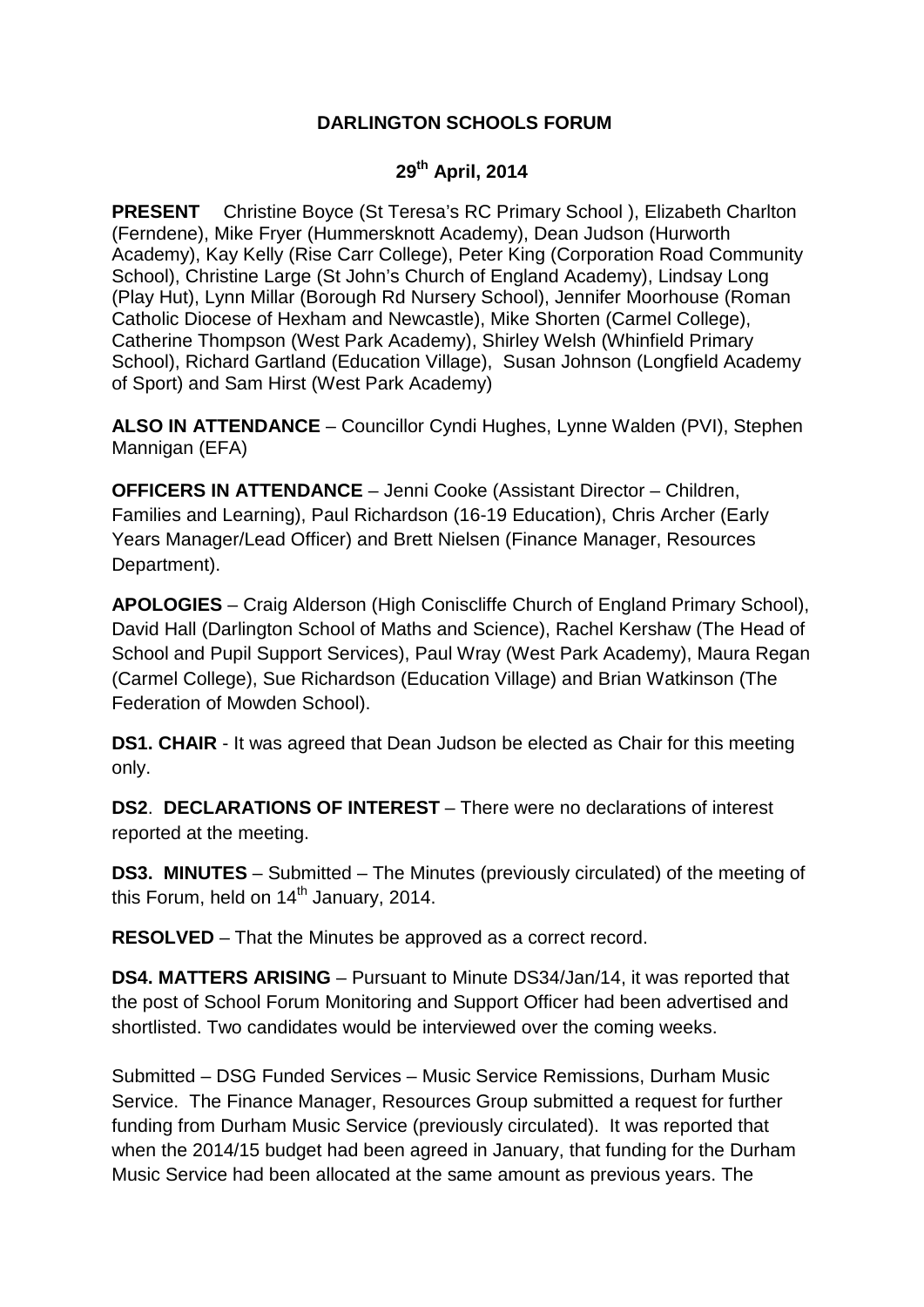request outlined the need for additional funding and highlighted the additional cost as being £14,958 for 2014/15. Members were advised that although all of the budget had been allocated for 2014/15 there was still underspend from 2013/14 that could be used.

**RESOLVED** – (a) That the Forum be informed if the School Forum Monitoring and Support Officer is appointed.

(b) That the additional funding for Durham Music Service be approved and taken from the 2013/14 underspend.

**DS5. ELECTION OF A CHAIR** – It was reported that two nominations had been put forward for Chair of the forum for the 2014-16 forum cycle, namely Dean Judson and Peter King, and that Members would be contacted via email to vote for either candidate.

**RESOLVED** – It was agreed that the candidate that is not elected as Chair take on the role as Vice Chair for the 2014-16 forum cycle.

**DS6. SCHOOL FORUM TERMS OF REFERENCE** – The Finance Manager, Resources Group submitted a report (previously circulated) updating the Schools Forum on the Terms of Reference.

Discussion ensued on the decision making powers of the Forum, the membership breakdown and the updated guidance from the Education Funding Agency (EFA).

**RESOLVED –** That, adjustment was required on page two, to include the 16-24 elements.

**DS7. BUDGET UPDATE 2014/15** – The Finance Manager, Resources Group submitted a report (previously circulated) updating the Schools Forum on the 2014/15 Dedicated School Grant position.

The Finance Manager reported that following the budget being agreed in January 2014, the EFA had issued the final allocations for 2014/15 creating an increase of £233,000 from the "High Needs Place Review". This increase had been allocated to the High Needs block as a contingency, to cover any increase in high needs payments resulting from placement changes.

It was also highlighted to Members that the EFA had procured an increased number of licences as outlined in the submitted report, resulting in a shortfall of £21,822.

**RESOLVED –** (a) That the allocation of additional DSG to high needs contingency be approved by the Forum.

(b) That the short fall in recoupment of £21,155 be covered from the high needs contingency be approved by the Forum.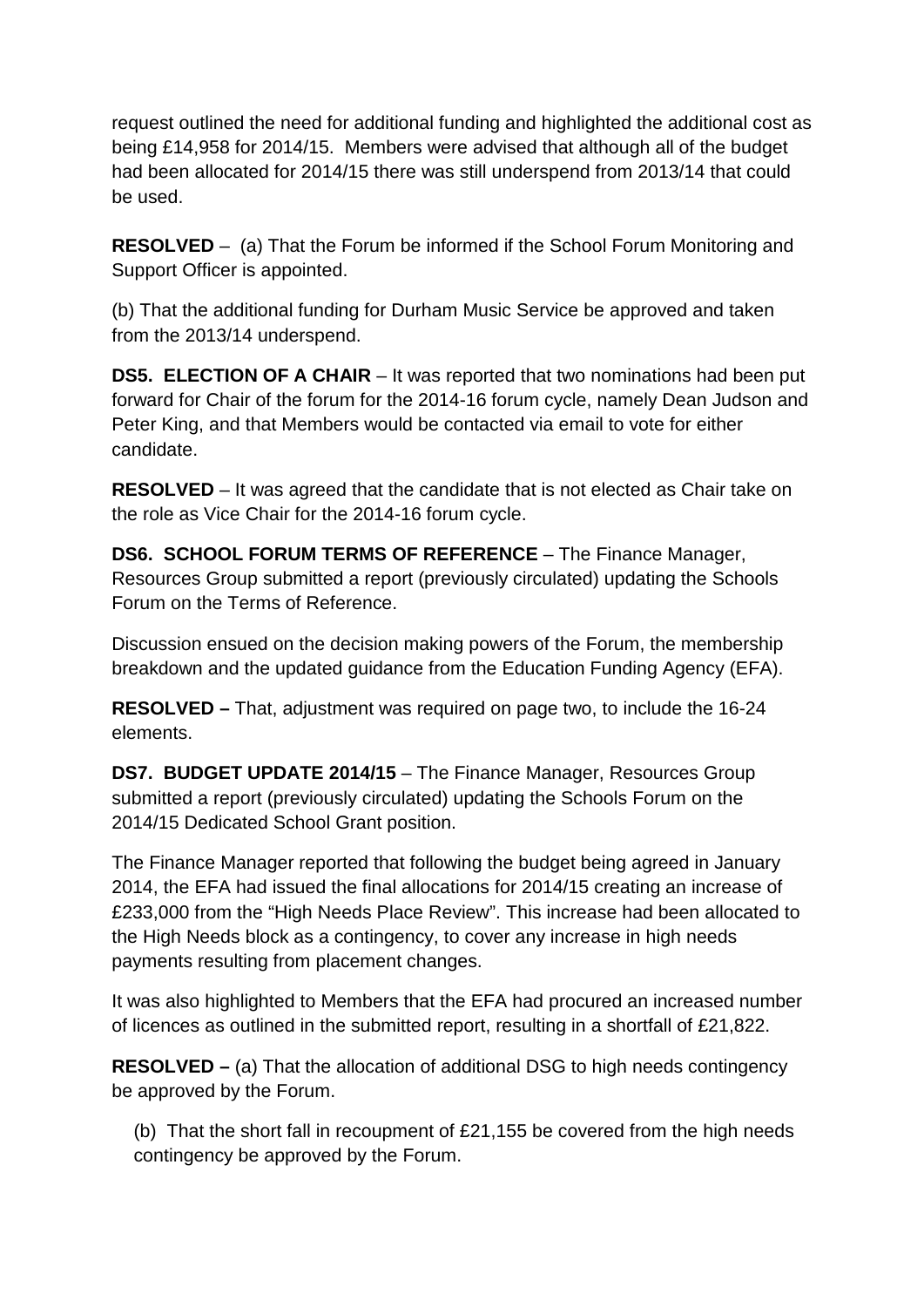(a) That the shortfall in the licenses budget be funded from 2013/14 carry forward be approved by the Forum.

(b) That the revised budget, as detailed in appendix 1 of the submitted report be approved by the Forum.

**DS8. BUDGET UPDATE 2013/14** – The Finance Manager, Resources Group submitted a report (previously circulated) to update the Schools Forum regarding the use of the Dedicated Schools Grant (DSG) budget in 2013/14.

The Finance Manager, Resources Group reported that there was an expected underspend of £1.248 million and that the detailed year end budget position was shown at appendix 1 of the submitted report.

Discussion ensued on the use of the underspend including the proposals outlined at paragraph 28 of the submitted report, and the approval of this from the EFA.

**RESOLVED** – (a) That the report be noted.

(b) That the carry forward of any underspend in the Home and Hospital budget for on-going commitments be approved by the Forum;

(c) That contact be made with the EFA to ensure the proposals are acceptable within the terms of funding.

(d) That the final proposals be submitted to the June meeting of this Forum to be agreed.

**DS9. EARLY YEARS EDUCATION** – Pursuant to minute DS37/Jan/14, the PVI Representatives submitted a report (previously circulated) to give further information to the request of an increase of the PVI hourly rate for the delivery of funded places for 2, 3 and 4 year old children.

The PVI Representative gave an overview of the report and highlighted to members; the findings of the nursery working group. Discussion ensued on the similar investigation into funding from the nurseries that had taken place previously, the findings from that, in comparison to figures submitted at appendix one of the report.

**RESOLVED** – That the Early Year's Practitioners and School Forum Monitoring & Support Officer will contact schools to be involved with a further piece of work regarding the delivery of funded places for 2, 3 and 4 year old children, to be submitted to this Forum at a later date.

**DS10. VOLUNTARY AIDED/TRUST ADMISSIONS CONTINGENCY** – Pursuant to minute DS34/Jan/14 the Finance Manager, Resources Group submitted a report (previously circulated), to give further information to the Forum concerning the Voluntary Aided /Trust admissions contingency.